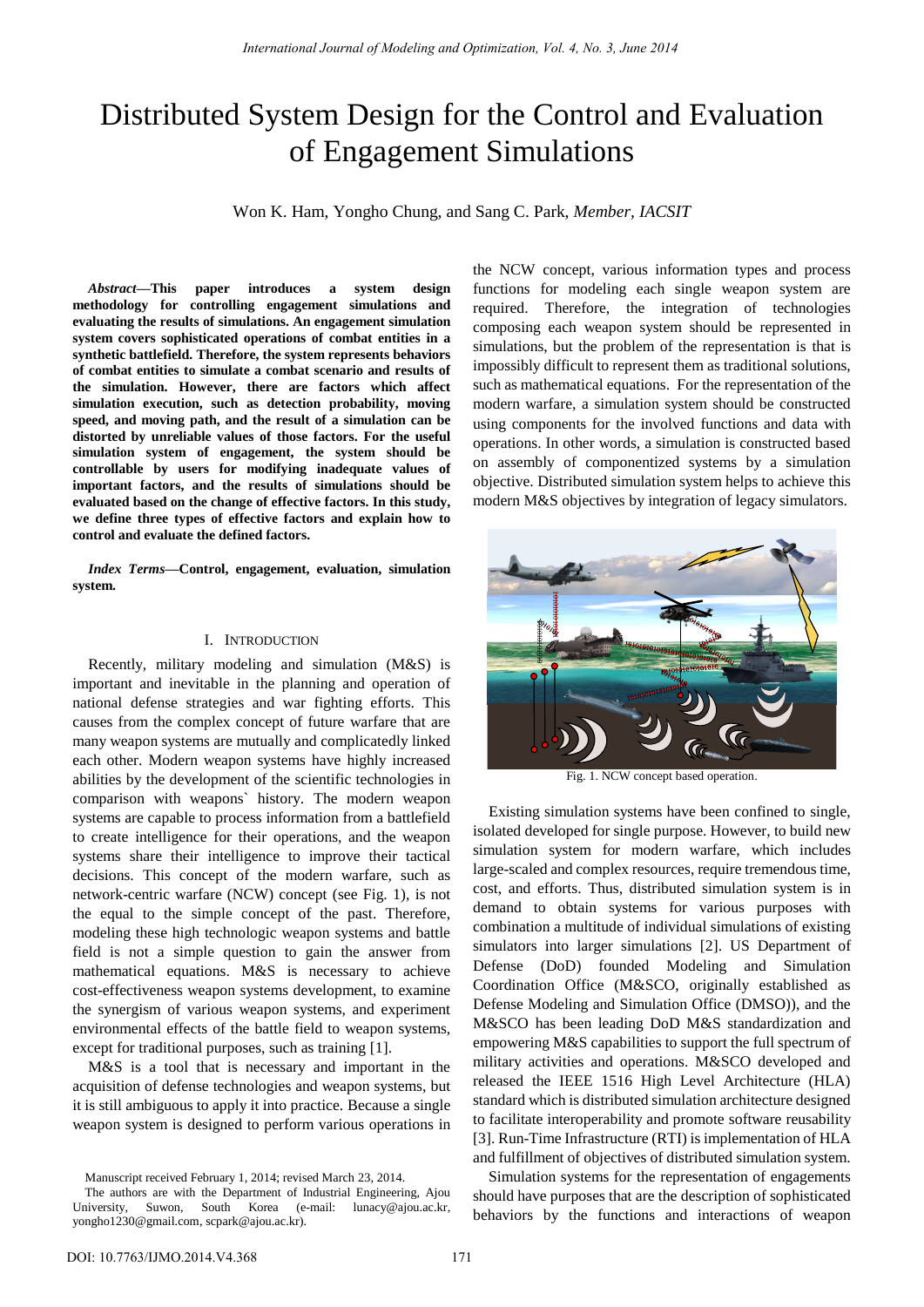systems during the short duration from minutes to hours. The expected outcomes of the engagement simulation model are such as survivability, vulnerability, and detection-ability of weapon systems [4]. In order to construct an engagement simulation system based on HLA/RTI, functions of weapon systems are componentized and connected with a HLA/RTI system and interactions among weapon systems are executed by data interchange in the system. However, monitoring, controlling, and evaluating an engagement simulation are hindered by distributed simulation information. For the evaluation of engagement simulation results, simulation factors should be monitored to trace the changes of values and events and be controlled to meet a simulation purpose during the execution of simulations. Therefore, distributed engagement simulation systems must include a component to monitor and control simulation factors for the evaluation of simulation results. The main objective of this paper is to propose a system design for the distributed engagement simulation that can be monitored, controlled, and evaluated. This paper explains the system design with an example that is the construction of a distributed underwater engagement system.

This paper is organized as follows. Section II explains the technical background of this paper, and Section III details the distributed system design of the engagement simulation system. Finally, Section IV summarizes the main conclusion of this paper.



Fig. 2. Synthetic battlefield for Underwater engagement.

## II. TECHNICAL BACKGROUND

## *A. HLA/RTI Based Distributed System*

The HLA based distributed system is one of the indirect communication systems that follows P-S (Publish-Subscribe) paradigm and this is designated by a server and clients, for distributed event-based systems. In the system, clients are assumed as publishers and/or subscribers, publishers publish structured events to an event service and subscribers express interests on particular events through subscriptions [5].

In the simulation system that is based on HLA, a client is called as a federate, and federates publish/subscribe information to/from the RTI (Runtime Infra Structure) server. RTI is software that is an implementation of HLA. The whole simulation system is termed as federation. This specifies, in advance the start of a simulation, a set of federate applications and a common Federation Object Model (FOM). FOM is a specification that defines the information which is exchanged at runtime to achieve the given objectives of federation. It includes communication detail of federates, such as object/interaction classes which are ways of communication among federates. In order to communicate with the RTI server, a federate is indispensable to have an interface. This is referred to as Simulation Object Model (SOM), and SOM contains information on what its federate is going to publish and/or subscribe data of the classes that are defined in FOM.

In HLA based distributed system, the application connects RTI server as a federate that environment federate subscribes synthetic battlefield information and publishes the pertinent environmental data. The battle simulator federate publishes the synthetic battlefield information and it subscribes environmental data of the requested battlefield which is published by the environment federate. It uses the subscribed data to increase or decrease the characteristics of battle objects that are affected by the environmental effects. According to the variation, the results of an engagement simulation are changeable.

## *B. Synthetic Battlefield for Engagement Simulations*

In HLA/RTI systems and any military M&S applications, the environmental data are crucial in the depiction of the synthetic battle field situations [6]. The representation of the environment to the synthetic battlefield is a critical factor in the simulation for naval warfare. In order to identify the essential properties of the underwater battlefield, we require understanding the underwater warfare situation. In underwater engagement, sonar (an acronym for SOund Navigation And Ranging) is the mean that detects objects under the sea by using sound propagation. A submarine has several sonar systems along with the various purposes. For example, exploring the bathymetry, reconnaissance and detecting objects, identifying detected objects and tracing enemies, using passive and active sonar systems. A submarine force has high capability to conceal itself, and it usually sails deep underwater. The submarine force can detect the surface ship force much easier compared to that of the surface ship force which detects the submarine force. It is precisely difficult to detect a submarine force to surface the ship force by itself, due to the environmental characteristics of underwater regarding sound propagation efficiency. The main assault weapon is the torpedo. It also has a sonar system to navigate and detect the target [7].

By considering the previous description of the underwater warfare, the sonar is the most important system of the warfare. The performance of sonar operations is affected by variations in sound speed. However, the speed of sound in seawater is not a constant value, and it varies by temperature, salinity, and water pressure. Fig. 2 shows spatial information and required attributes for the synthetic battlefield of underwater engagement.

#### III. SYSTEM DESIGN

For the construction of a system for underwater engagement simulation, there are required three types of federates. Firstly, the simulator federate executes actual simulations of user-input scenarios. Secondly, the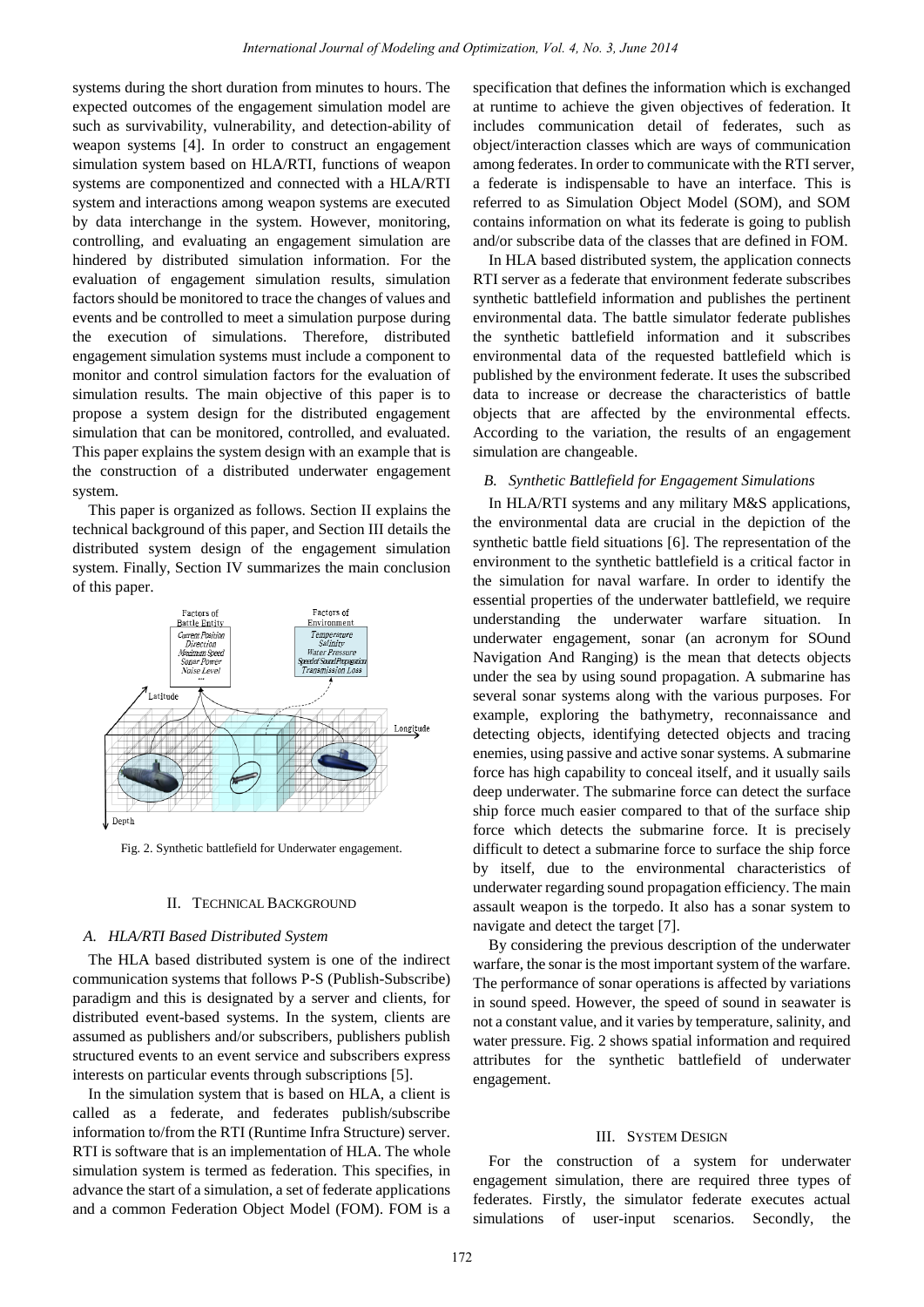environment federate provides environmental data to construct the synthetic battlefield. Lastly, the sonar operation federates processes environmental data to calculate detection probabilities among simulation entities. This federation design is described in Fig. 3.



Fig. 3. Federation for underwater engagement.



Fig. 4. Monitoring for federation.



Fig. 5. Simulation control.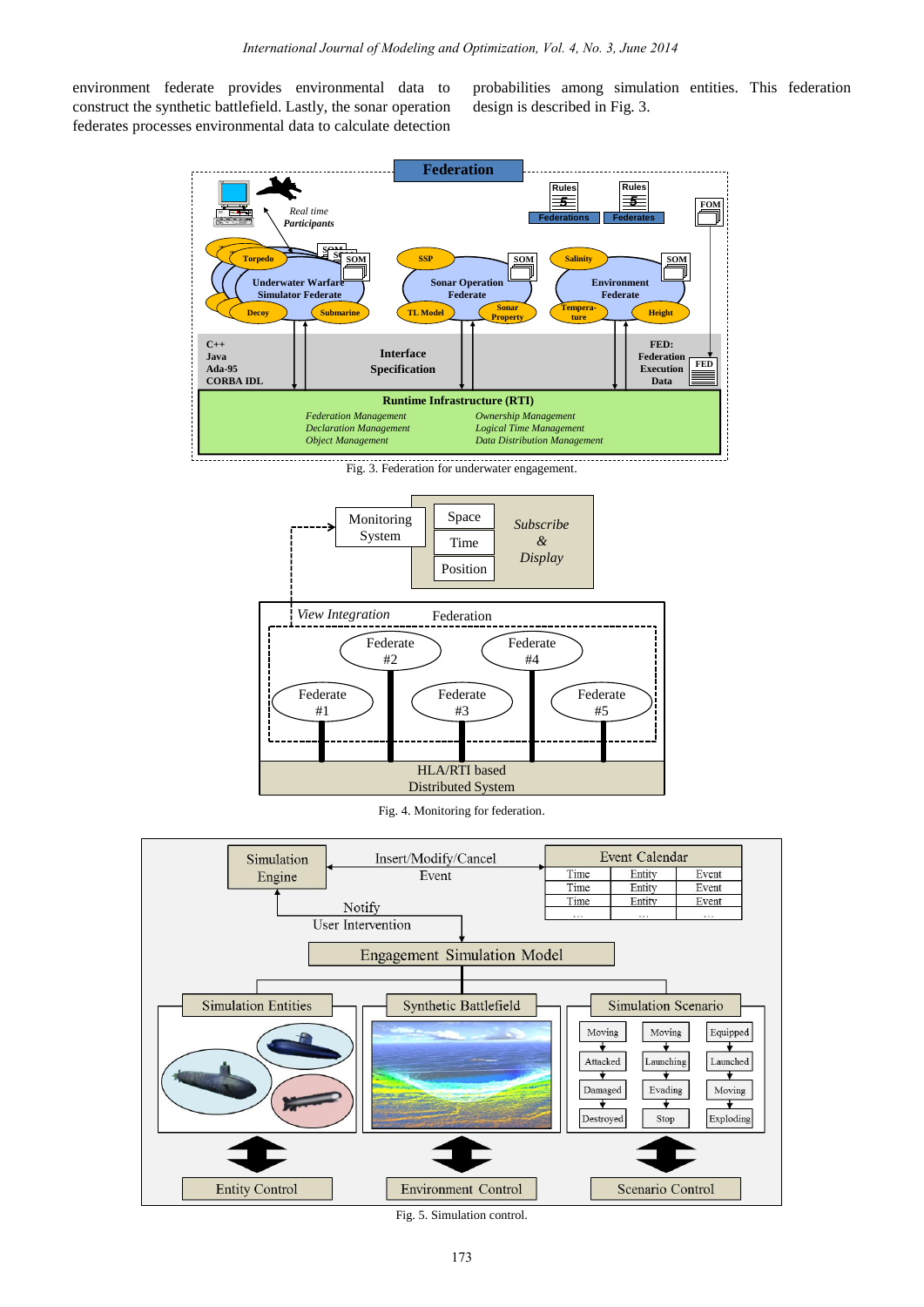The monitoring system of the HLA/RTI based simulation system is to integrate information flowing on the distributed federates of a federation. Derived factors to monitor the simulation system are related information about space, time, and position. Therefore, the system traces the positions of simulation entities by time lapse and the environment information of a space taken a place for engagement. The derived monitoring factors as following:

- 1) Simulation entities for weapon systems: maximum velocity, acceleration, rotate-ability, weapon equipment state (such as light/heavy torpedo, ASROC, harpoon missile, decoy, and jammer), detection ability (such as active sonar power, detection threshold, detectable angle, and noise emission), and position state (such as current latitude, longitude, depth, course, and speed)
- 2) Simulation entities for munitions: munitions type, parent entity, target entity, name, maximum velocity, acceleration, rotate-ability, maximum operable time, position state (such as current latitude, longitude, depth, course, and speed)
- 3) Synthetic battlefield information: temperature, salinity, water pressure, speed of sound propagation, transmission loss

The user of the simulation system traces and observes the change of those derived factors as represented in Fig. 4.

The initial configuration of a simulation system is set the system up by user, which is to meet the purpose of a simulation scenario. As the simulation is going, simulation factors are changed, and the user controls those factors to get appropriate simulation results. In order to control a simulation system in operation, this paper sorts three types of simulation system control as following (see Fig. 5).

- 1) Simulation entity: Controlling human intervention to control organization of simulation entities during a simulation by adding, modifying, and deleting a simulation entity during an execution of a simulation on the synthetic battlefield.
- 2) Synthetic battlefield: Controlling human intervention to control condition of the synthetic battlefield during a simulation by modifying data of the synthetic battlefield during an execution of a simulation.
- 3) Engagement scenario: Controlling human intervention to control behavior scenarios of simulation entities during a simulation by input an order to a simulation entity by a user during an execution of a simulation on the synthetic battlefield.

Therefore, the user of a simulation system is able to experiment 1) the efficiency of system operations and the synergy power of weapon systems by the simulation entity control, 2) the vulnerability and efficient operation procedures of weapon systems along the change of synthetic battlefield by the synthetic battlefield control, 3) the tactical ability and the various operation scenarios of weapon systems by the engagement simulation scenarios control.

After a simulation is finished, the result of the simulation is evaluated to assess weapon systems and operations. In order

to evaluate simulations, the user of the simulation system looks the result of the change of monitored factors. Finally, the user can identify the efficiency of operations and the synergy, strength and vulnerability of weapon systems based on environmental conditions.

## IV. SUMMARY AND FUTURE STUDY

Defense M&S is a key to achieve several future warfare paradigms that are about minimum waste and maximum effects. By applying M&S for the development and deployment of weapon systems is efficient and it is essential to verify the objective, capacity, durability, effectiveness, productivity, and life cycle of weapon systems. M&S allows experiments of the new weapon system, before investing on the resources. So, we can find out the problems and modify in advance. Consequently, M&S reduces costs, time, and efforts to develop and deploy weapon systems. M&S for underwater warfare is devised for the evaluation of weapon systems, such as submarine, torpedo, decoy, and sonar systems, by the representation of engagements by using weapon system models on synthetic battlefield. In underwater warfare situations, the weapon systems are very dependent upon the environmental information of the battlefield. Therefore, interaction between the systems and battlefield must reflect on the simulation. In order to describe the interaction in HLA/RTI based distributed simulation system, environment federate is taken place to provide environmental data to the battle simulator.

The proposed framework of this paper was developed to integrate distributed information in HLA/RTI based simulation systems, and it allows users can control and evaluate simulation results. Thus, the results of simulations can facilitate meaningful insights in the development and deployment of weapon systems.

#### ACKNOWLEDGMENT

This work was supported in part by the Defense Acquisition Program Administration (DAPA), and Korea Association of Industry Academy and Research Institute (C00035790100384919) under the Contract No. UD110006MD (DAPA) & UD120035JD (ADD). The authors wish to express sincere gratitude for the financial support.

#### **REFERENCES**

- [1] S. C. Park, Y. Kwon, K. Seong, and J. J. Pyun, "Simulation framework for small scale engagement," *Computers and Industrial Engineering*, vol. 59, pp. 463-472, 2010.
- [2] Australian Defense Simulation Office, *Distributed Simulation Guide*, Canberra, Australia: Department of Defence, 2004.
- [3] M&SCO. [Online]. Available: [http://www.msco.mil/descMSCO.html.](http://www.msco.mil/descMSCO.html)
- [4] P. A. Hawley and R. A. Blauwkamp, "Six-Degree-of-Freedom digital simulations for missile guidance, navigation, and control," *Johns hopkins APL technical digest*, vol. 29, no. 1, pp. 71-84, 2010.
- [5] G. Coulouris, J. Dollimore, T. Kindberg, and G. Blair, *Distributed systems: Concepts and design, fifth ed*., USA: Addison-Wesley, 2012.
- [6] P. Foley, F. Mamaghani, and P. Birkel. The SEDRIS Development Project. [Online]. Available[: http://www.sedris.org](http://www.sedris.org/) .
- [7] P. H. Brady and D. McCormick, "Undersea warfare division: A message from the naval undersea warfare center," *National defense industrial association,* vol. 24, pp. 1-10, 2008.